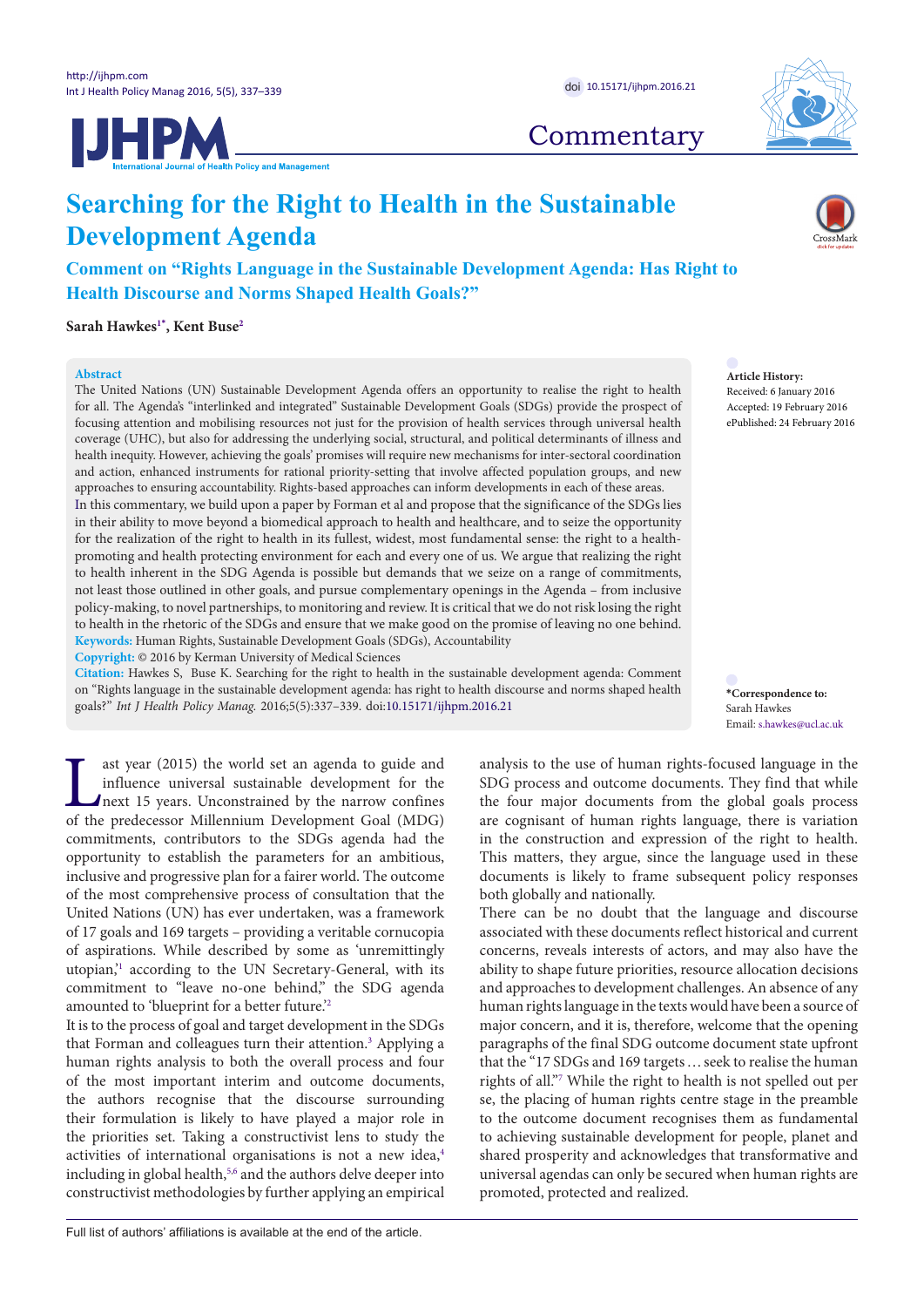What does the centrality of rights-based discourse mean for health? Forman and colleagues express the view that the concept of universal health coverage (UHC) is fundamental to the right to health and a major step towards equity, including in health financing. And it is, therefore, the reference to UHC in the documents to which the authors attach greatest significance as they search for mention of the right to health in the agenda. There is little to argue with a concern for UHC; indeed there is much to commend it. However, the significance of the SDGs lies in their ability to move beyond a biomedical approach to health and healthcare, and instead to seize the opportunity for the realization of the right to health in its fullest, widest, most fundamental sense: the right to a health-promoting and health protecting environment for each and every one of us.

The SDGs are presented as "interlinked and integrated"<sup>7</sup>which represents a major conceptual shift in thinking on the foundations of development and health. The SDGs, with their emphasis on intersectoral collaboration, offer the most promising avenue yet to consider how we might promote good health and well-being through ensuring that the determinants of illness are addressed, rather than limiting our vision to only ensuring access to illness-treatment or management.[8](#page-2-9) Moreover, the SDGs are concerned with an extremely wide range of structural drivers, risk factors and diseases. Gone is the narrow focus of the MDGs with its overwhelming emphasis on maternal and child health and a small (but burdensome) number of infections. The SDGs, in contrast, reflect more of the epidemiological transitions that have occurred in the last 20 years and seek to address a much broader range of conditions limiting human well-being, including the non-communicable diseases, mental health, violence and environmental risks which contribute the bulk of the global burden of disease.<sup>9</sup>

Realizing the right to health within the SDG framework will mean utilizing the full range of commitments, conventions and covenants already in existence that promote, protect and ultimately realize rights in relation to the determinants of health. Take, for example, the International Covenant on Economic, Social and Cultural Rights, which enshrines: the right to work for fair wages and within a safe and healthy working environment; to education; to safe potable water, adequate sanitation, adequate and safe nutrition; the right to non-discrimination and to gender equality in the enjoyment of the rights[.10](#page-2-11) It is arguable that, as the Commission on Social Determinants of Health concluded, realizing the rights to healthy environments through addressing the underlying determinants of illness and inequity, will have a substantial and sustained impact on overall population levels of good health and health equity.<sup>11</sup> It is precisely the focus of the sustainable development agenda on goals and targets for poverty eradication, redressing inequality, promoting quality education, food security, decent work, safe cities as well as on inclusive institutions and access to justice which, if achieved, will ultimately have the greatest impact on population health levels – and hence determine whether the right to health is realized or not for the majority of the population.

Nonetheless, if we are to get serious about the realization of the right to health within the SDGs, we need to move beyond the rhetoric of goals and targets and establish realistic,

feasible and responsible plans for action. Given the breadth of conditions the SDGs aim to cover, this will include a need to include plans for rational prioritization of resources and activities – a process that is potentially divisive among different health actors, but will be necessary to ensure that resources are targeted where needed and where impact is likely greatest.<sup>[12](#page-2-13)</sup>

Critically, there can be little doubt that where progress was achieved in the MDGs it was in part due to the monitoring and reporting mechanisms which served to attract political attention and resources and to generate accountability.[13](#page-2-14),[14](#page-2-15) In the AIDS response, for example, National AIDS Commissions were often placed in senior political bodies at national level (eg, office of Prime Minister or President).[15](#page-2-16) Annual progress on commitments are discussed annually by all stakeholders from all sectors, formal monitoring mechanisms include nonstate actors and reporting is transparent and conveyed to the the UN General Assembly. In the domain of women's and children's health, the UN Commission on Information and Accountability (COIA) was strengthened by the establishment of an independent Expert Review Group which reported directly to the UN Secretary General.<sup>13</sup>

While the SDG agenda refers to accountability, it does not outline any explicit strategies for achieving and sustaining it. Moreover, the SDG agenda provides flexibility for national level decision-making around goals and targets–thus leading to the possibility that countries may decide that certain elements of a global framework are not appropriate to their national context. For example, Goal 3 (health), sets a target to "strengthen the implementation of the WHO Framework Convention on Tobacco Control in all countries, *as appropriate.*" The lack of binding commitments within the Agenda, combined with the explicit assertion of national sovereignty, leads to the possibility of so-called 'discretionary development' occurring, with countries having the tractability to pick and choose which elements of the agenda they deem appropriate to them, or to set targets which lack the overall ambition inherent in the SDG agenda. In this case, stronger mechanisms for local priority-setting which is both rational and inclusive of, and accountable to, relevant stakeholders, need to be enhanced.<sup>11</sup>

What the SDG framework currently, and crucially, lacks is a serious and explicit commitment to accountability for the goals, targets and even the underlying principles (such as the human rights principle). If we are to see human rights promoted, protected and realized, and populations and people achieving the highest attainable levels of health, then, as Paul Hunt and others have noted, the health sector urgently needs to establish a "web of accountability" with an independent monitoring and review of the social determinants of health in addition to accountability for the more narrow functions of the health system itself.<sup>[16](#page-2-17)</sup>

The significance and legacy of the sustainable development agenda for the right to health lies in the possibility that the ambition of the global goals reaches far beyond rolling out of UHC to one that gives impetus to action on the range of social determinants of health. The challenge and opportunity for the international community is to advocate to ensure that the commitment to health is matched by commensurate levels of investment, to link the health sector to other sectors